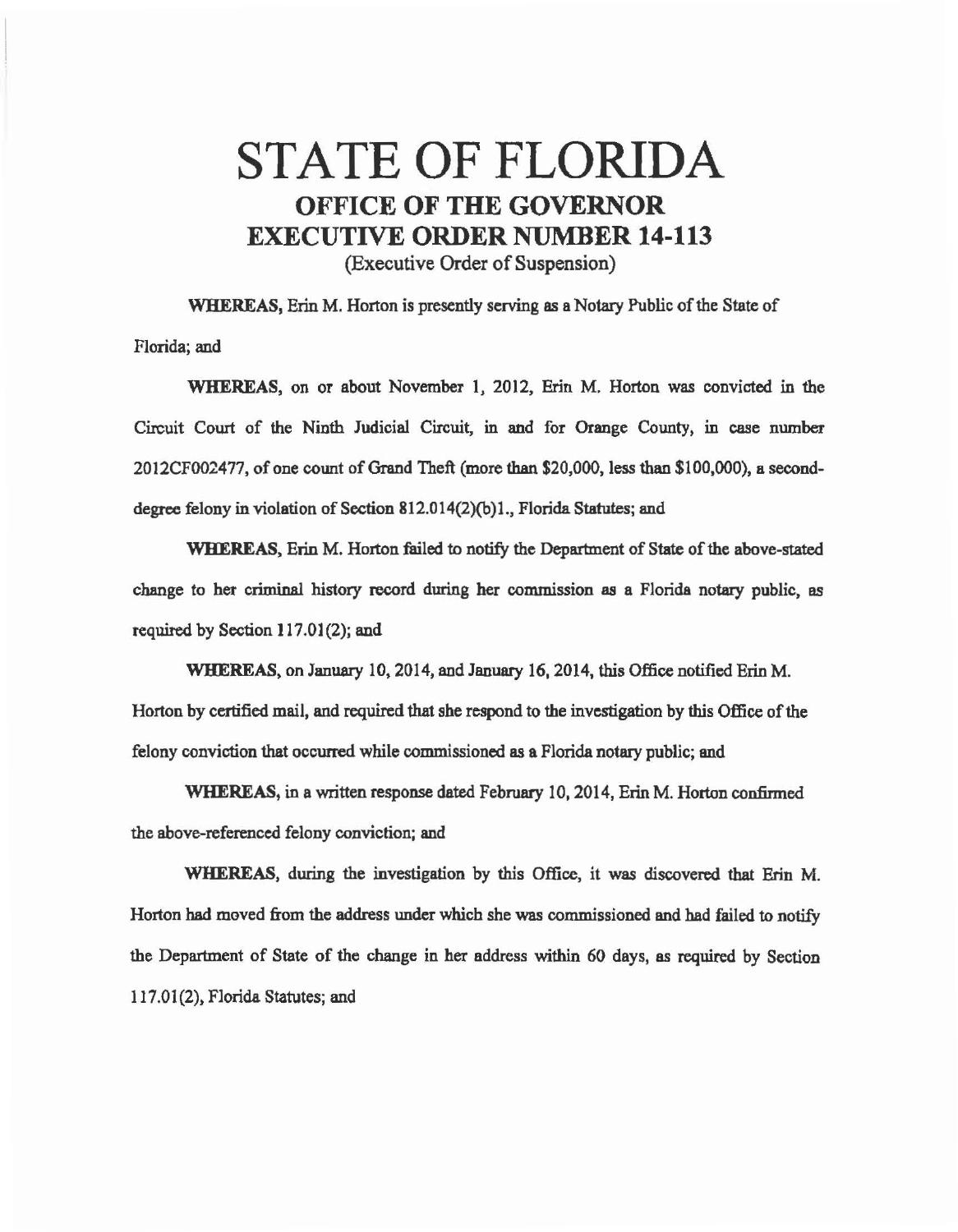WHEREAS, the Governor is authorized by Article IV, Section 7 of the Florida Constitution to suspend from office by executive order an appointed public official for the commission of a felony; and

WHEREAS, it is in the best interests of the citizens of the State of Florida that Erin M. Horton be immediately suspended from the public office, which she now holds, upon the grounds set forth in this Executive Order;

NOW, THEREFORE, I, RICK SCOTT, Governor of Florida, pursuant to Article IV, Section 7 of the Florida Constitution and Section l 17.01(4), Florida Statutes, find and state as follows:

- A. Erin M. Horton is a duly appointed Notary Public of the State of Florida, pursuant to Section 117.01, Florida Statutes.
- B. Erin M. Horton is commissioned as a Florida notary public from March 16, 2012, through March 15, 2016.
- C. Erin M. Horton was convicted of a felony in Orange County in 2012, while commissioned as a Florida notary public.
- D. Erin M. Horton failed to notify the Department of State of the change to her criminal history record following her felony conviction in Orange County in 2012, as required by Section 117.01(2), Florida Statutes.
- E. Erin M. Horton failed to notify the Department of State within 60 days of her change of address, in violation of Section 117.01 (2), Florida Statutes.

BEING FULLY ADVISED in the premise, and in accordance with the Florida Constitution and the laws of the State of Florida, this Executive Order is issued: